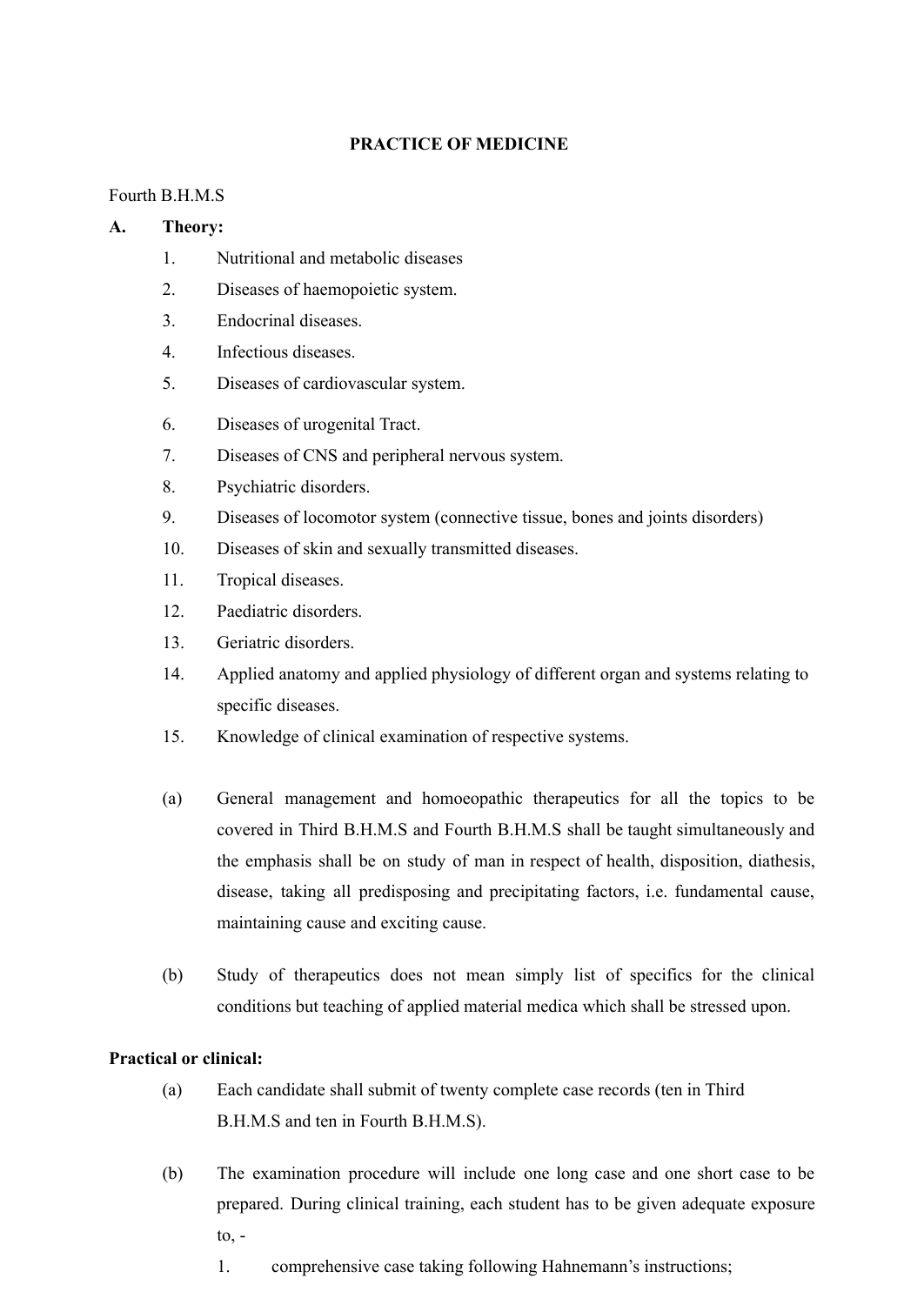- 2. physical examinations (general, systemic and regional);
- 3. laboratory investigations required for diagnosis of disease conditions;
- 4. differential diagnosis and provisional diagnosis and interpretation of Investigation reports;
- 5. selection of similimum and general management.

### **B. Examination:**

# **1. Theory:**

- 1.1. Number of papers 02
- 1.2. Marks: Paper I-100; PaperII-100
- 1.3. Contents:
	- 1.3.1 Paper-I: Topics of Third B.H.M.S with Homoeopathic Therapeutics
	- 1.3.2. Paper-II: Topics of Fourth B.H.M.S with Homoeopathic Therapeutics

| 2.2. | Distribution of marks: |                                                 |     |
|------|------------------------|-------------------------------------------------|-----|
|      |                        | 2.2.1. One long case                            | 40  |
|      |                        | 2.2.2. One short case                           | 20  |
|      |                        | 2.2.3. Practical records, case records, journal | 15  |
|      |                        | 2.2.4. Communication Skill                      | 05  |
|      |                        | 2.2.5. Identification of specimens              | 20  |
|      |                        | $(X-ray, E.C.G., etc.)$                         |     |
|      |                        | 2.2.6. Viva voce (oral)                         | 100 |
|      |                        | Total                                           | 200 |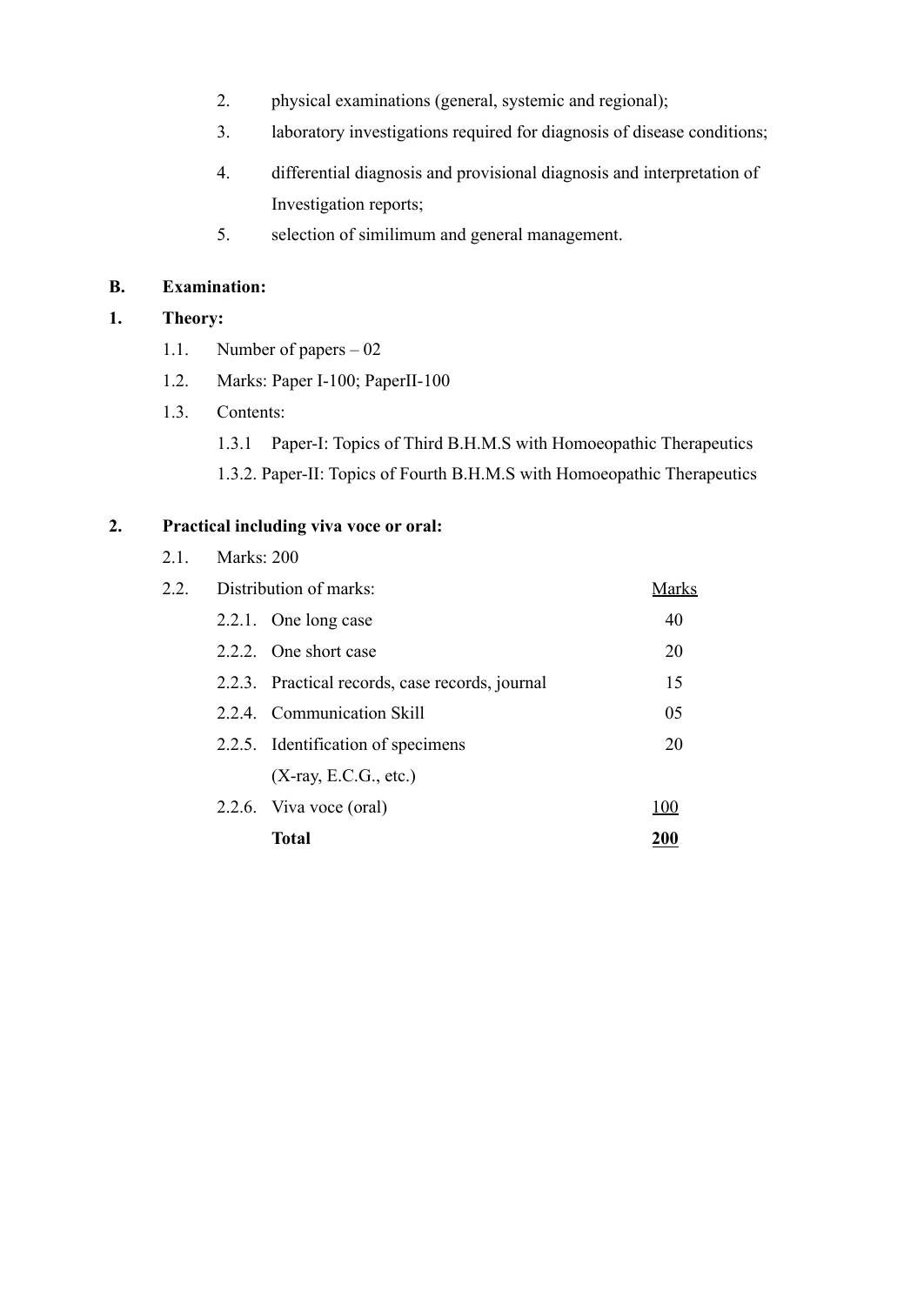## **COMMUNITY MEDICINE**

### **A. Theory:**

## **1. Epidemiology**

- (a) Principles and methods of epidemiology
- (b) Epidemiology of communicable diseases:
	- General principles of prevention and control of communicable diseases;
- (c) Communicable diseases: their description, mode of spread and method of prevention.
- (d) Protozoan and helminthic infections- Life cycle of protozoa and helminthes, their prevention.
- (e) Epidemiology of non-communicable diseases: general principles of prevention and control of non-communicable diseases
- (f) Screening of diseases

### **2. Bio-statistics**

- (a) Need of biostatistics in medicine
- (b) Elementary statistical methods
- (c) Sample size calculation
- (d) Sampling methods
- (e) Test of significance
- (f) Presentation of data
- (g) Vital statistics
- 3. Demography and Family Planning; Population control; contraceptive practices; National Family Planning Programme.
- 4. Health education and health communication
- 5. Health care of community.
- 6. International Health
- 7. Mental Health
- 8. Maternal and Child Health
- 9. School Health Services
- 10. National Health Programs of India including Rashtriya Bal Chikitsa Karyakram.
- 11. Hospital waste management
- 12. Disaster management
- 13. Study of aphorisms of organon of medicine and other homoeopathic literatures, relevant to above topics including prophylaxis.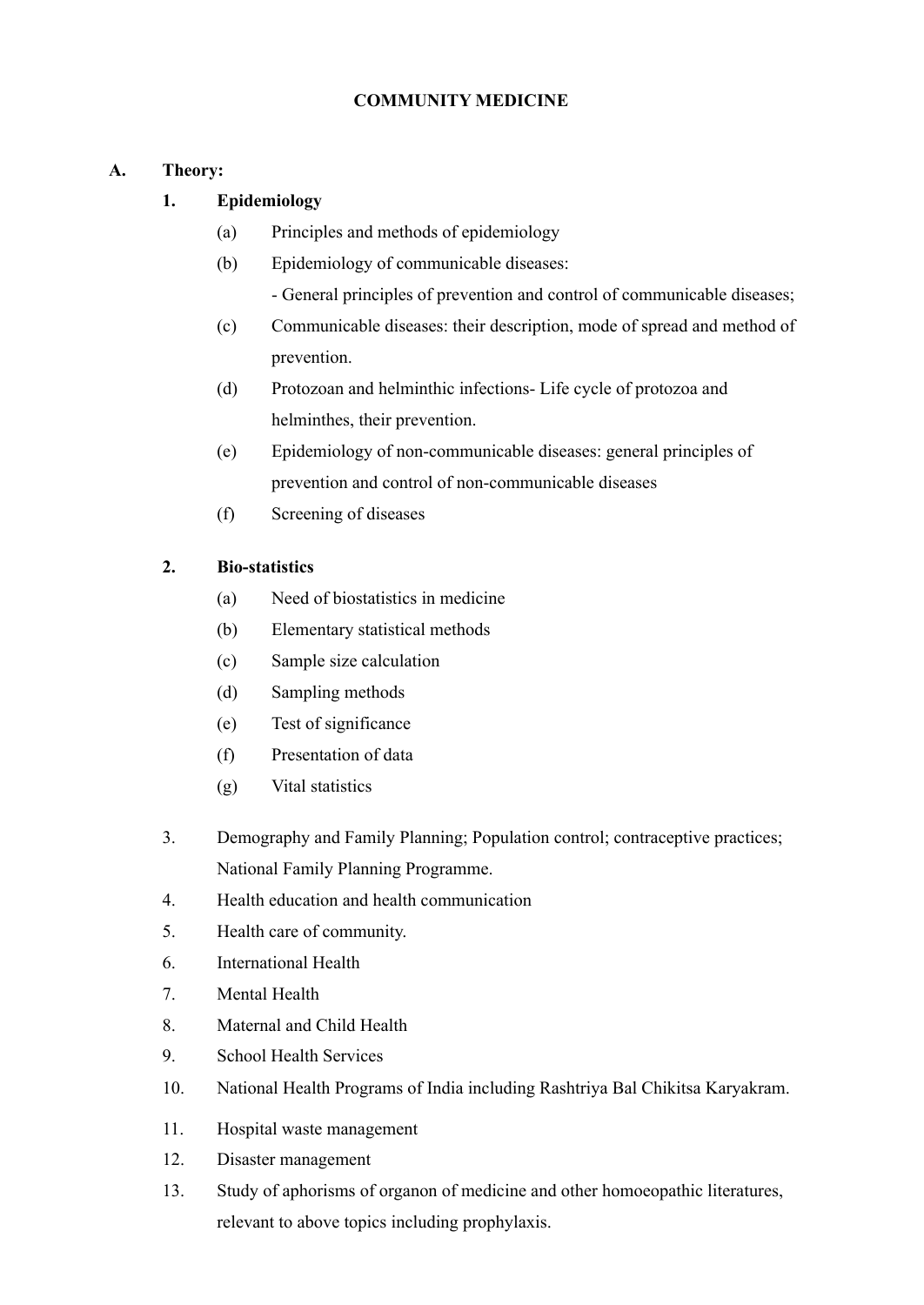#### **B. Practicals:**

- 1. Food additives; food fortification, food adulteration; food toxicants
- 2. Balanced diet
- 3. Survey of nutritional status of school children, pollution and Water purification
- 4. Medical entomology
- 5. Family planning and contraception
- 6. Demography
- 7. Disinfection
- 8. Insecticides

### **Field Visits**

- 1. Milk dairy
- 2. Primary Health Centre
- 3. Infectious Diseases Hospital
- 4. Industrial unit
- 5. Sewage treatment plant
- 6. Water purification plant

#### **Note:**

- 1. Students are to maintain practical records or journals in support of above practical or field visits.
- 2. Reports of the above field visits are to be submitted by the students.
- 3. Each student has to maintain records of at least ten infectious diseases.

### **C. Examination:**

There will be examination of the subject only in Fourth B.H.M.S (and not in III BHMS). Besides theory examination there shall be a practical or clinical examination including viva-voce as per following distribution of marks-

### **1. Theory:**

- 1.1. Number of papers 01
- 1.2. Marks:100

### **2. Practical including viva oral:**

- 2.1. Marks: 100
- 2.2. Distribution of marks; Marks
	- 2.2.1. Spotting 30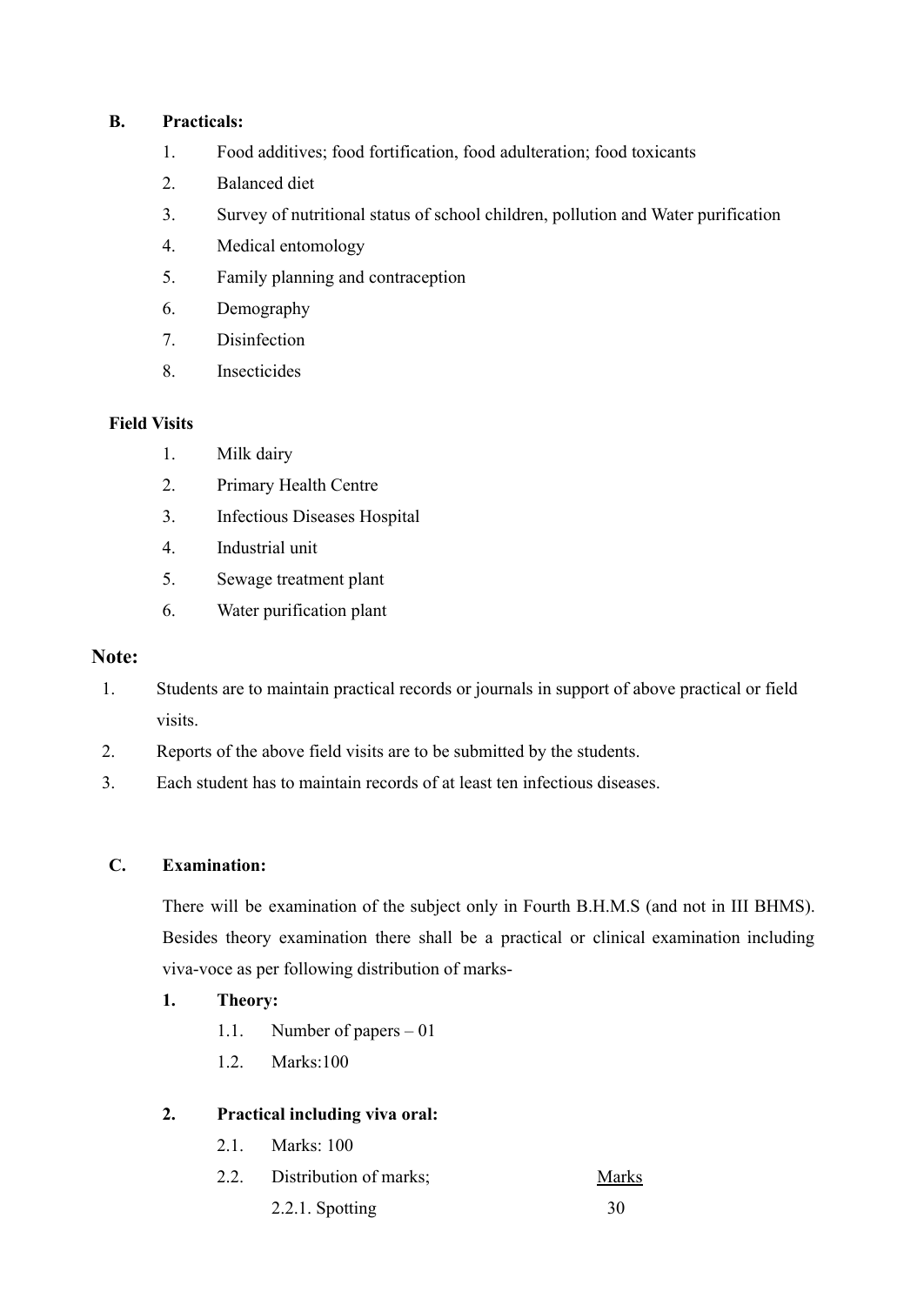| Total                               | <b>100</b> |  |  |
|-------------------------------------|------------|--|--|
| 2.2.4. Viva voce (oral)             | - 50       |  |  |
| (Including field visit records)     | 20         |  |  |
| 2.2.3. Journal or practical records |            |  |  |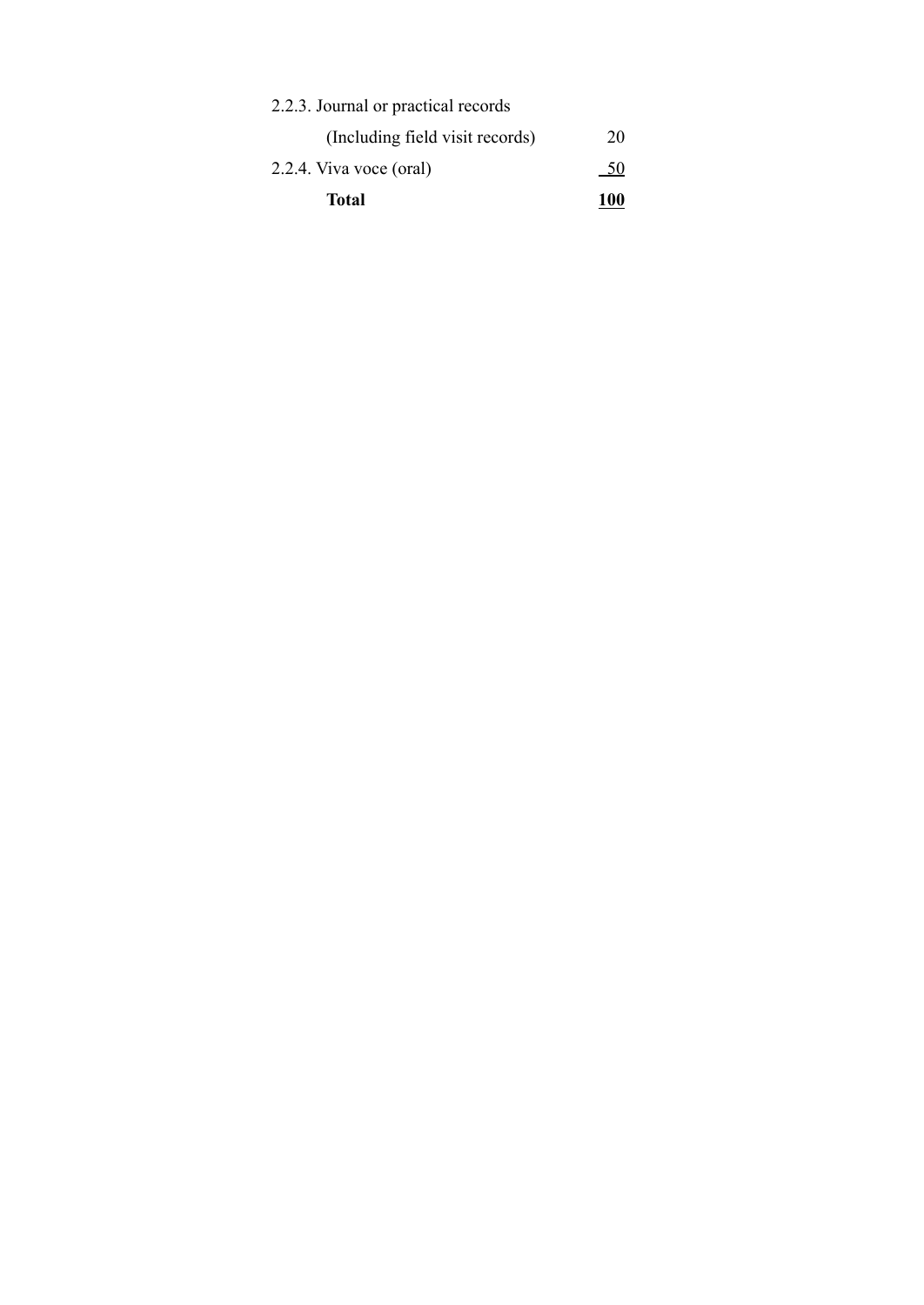#### **REPERTORY**

## **A. Theory:**

- 1. Comparative study of different repertories (like Kent's Repertory, Boennighausen's Therapeutic Pocket Book and Boger- Boenninghausen's Characteristic Repertories, A Synoptic Key to Materia Medica).
- 2. Card repertories and other mechanical aided repertories- History, Types and Use.
- 3. Concordance repertories (Gentry and Kenrr)
- 4. Clinical Repertories (William Boericke etc.)
- 5. An introduction to modern thematic repertories- (Synthetic, Synthesis and Complete Repertory and Murphy's Repertory)
- 6. Regional repertories
- 7. Role of computers in repertorisation and different softwares.

## **B. Practical or clinical:**

Students shall maintain the following records, namely: -

- 1. Five acute and five chronic cases (each of medicine, surgery and obstetrics and gynaecology) using Kent's Repertory
- 2. Five cases (pertaining to medicine) using Boenninghausen's therapeutics pocket book.
- 3. Five cases (pertaining to medicine) using Boger-Boenninghausen's characteristics repertory.
- 4. Five cases to be cross checked on repertories using homoeopathic softwares.

### **C. Examination:**

There will be examination of repertory only in Fourth B.H.M.S (not in III BHMS).

### **1. Theory:**

- 1.1. Number of paper-01
- 1.2. Marks: 100

- 2.1. Marks: 100
- 2.2. Distribution of marks: Marks
	- 2.2.1. One long case 30 2.2.2. One short case 10
		- 2.2.3. Practical record or journal 10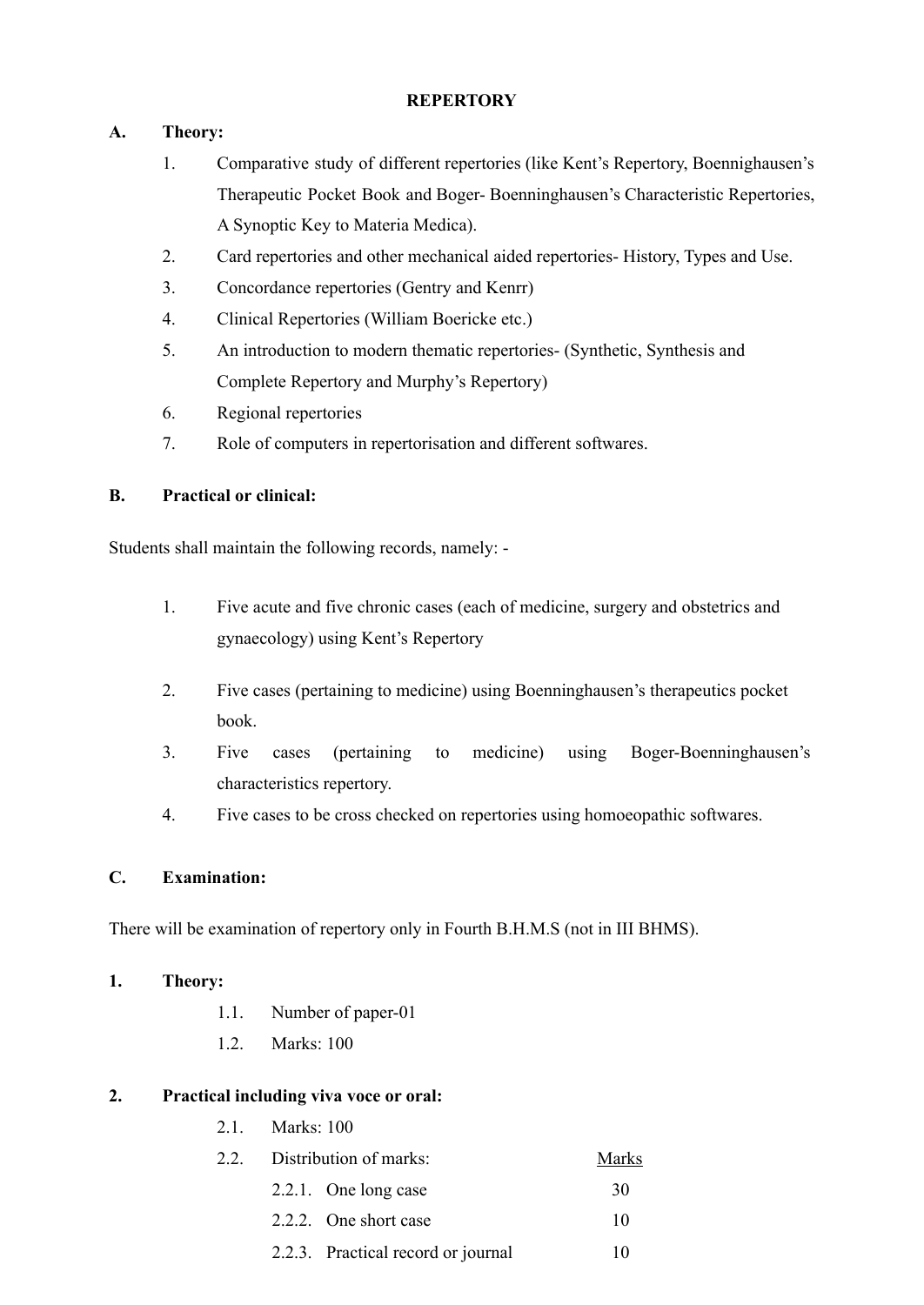|              | 2.2.4. Viva Voce (Oral) | 50          |
|--------------|-------------------------|-------------|
| <b>Total</b> |                         | <u> 100</u> |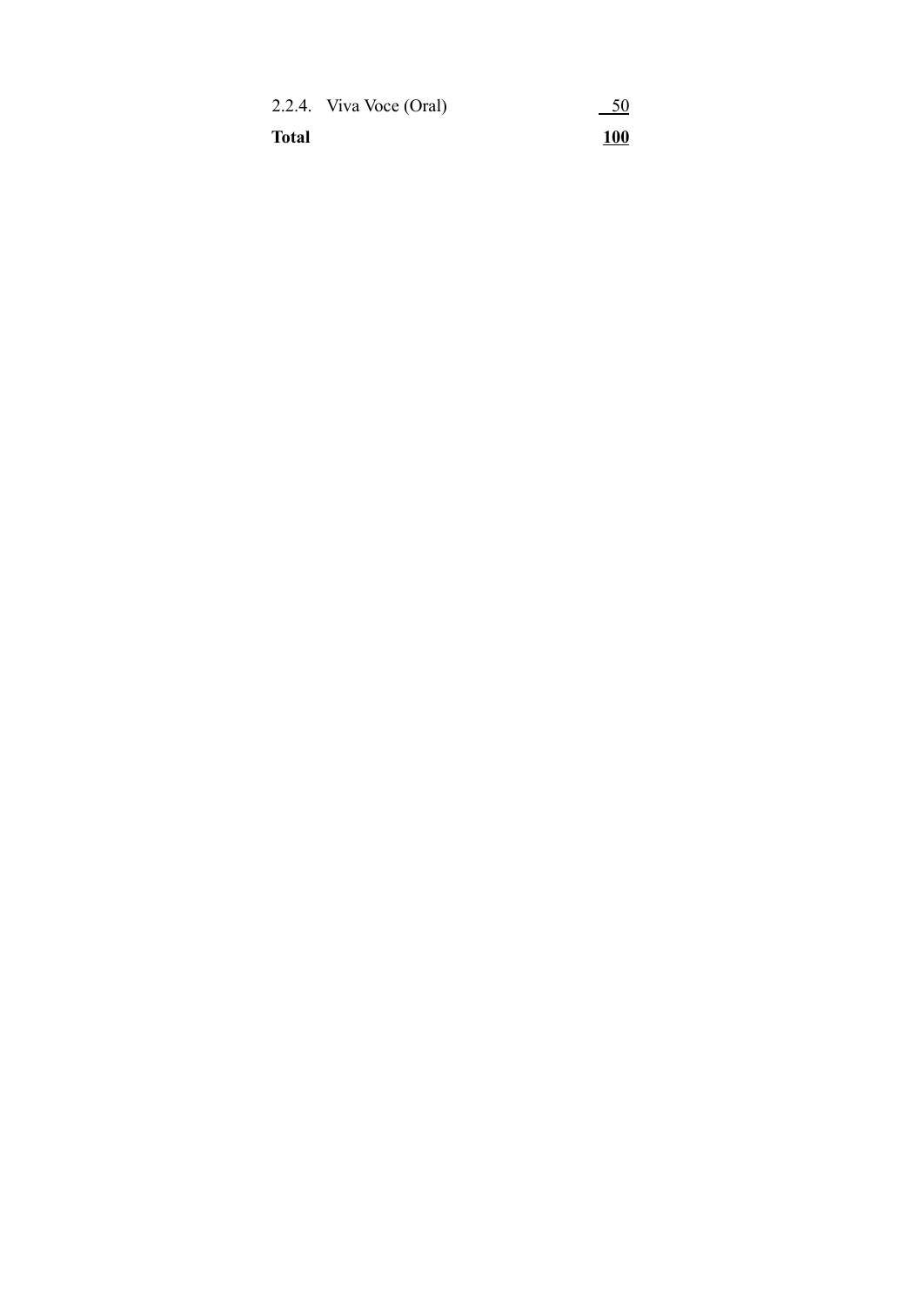#### **ORGANON OF MEDICINE AND HOMOEOPATHIC PHILOSOPHY**

#### **A. Theory:**

In addition to the syllabus of First B.H.M.S., Second B.H.M.S. and Third B.H.M.S., the following shall be covered, namely: -

- 1. **Evolution of medical practice** of the ancients (Prehistoric Medicine, Greek Medicine, Chinese medicine, Hindu medicine and Renaissance) and tracing the empirical, rationalistic and vitalistic thoughts.
- 2. Revision of Hahnemann's Organon of Medicine (Aphorisms 1-294) including footnotes ( $5<sup>th</sup>$  &  $6<sup>th</sup>$  Editions translated by R.E. Dudgeon and W. Boericke).

#### **3. Homoeopathic Philosophy:**

Philosophy books of Stuart Close (Chapters- 1, 2, 4, 5, 6, 8, 17), J.T. Kent (Chapters-18 to 22) and H.A. Roberts (Chapters- 1 to 5, 20, 22 to 33, 35) Richard Hughes (Chapters- 1 to 10) and C. Dunham (Chapters- 1 to 7).

#### **4. Chronic Diseases:**

- 4.1. Hahnemann's Theory of Chronic Diseases.
- 4.2. J.H. Allen's The Chronic Miasms Psora and Pseudo-psora; Sycosis.
- (a) Emphasis should be given on the way in which each miasmatic state evolves and the characteristic expressions are manifested at various levels and attempt should be made to impart a clear understanding of Hahemann's theory of chronic miasms.
- (b) The characteristics of the miasms need to be explained in the light of knowledge acquired from different branches of medicine.
- (c) Teacher should explained clearly therapeutic implications of theory of chronic miasms in practice and this will entail a comprehension of evolution of natural disease from miasmatic angle, and it shall be correlated with applied material medica.

### **B. Practical or clinical:**

- (a) The students shall maintain practical records of patients treated in the out patient department and inpatient department of the attached hospital.
- (b) The following shall be stressed upon in the case records, namely:-
	- (1) receiving the case properly (case taking) without distortion of the patient's expressions;
	- (2) nosological diagnosis;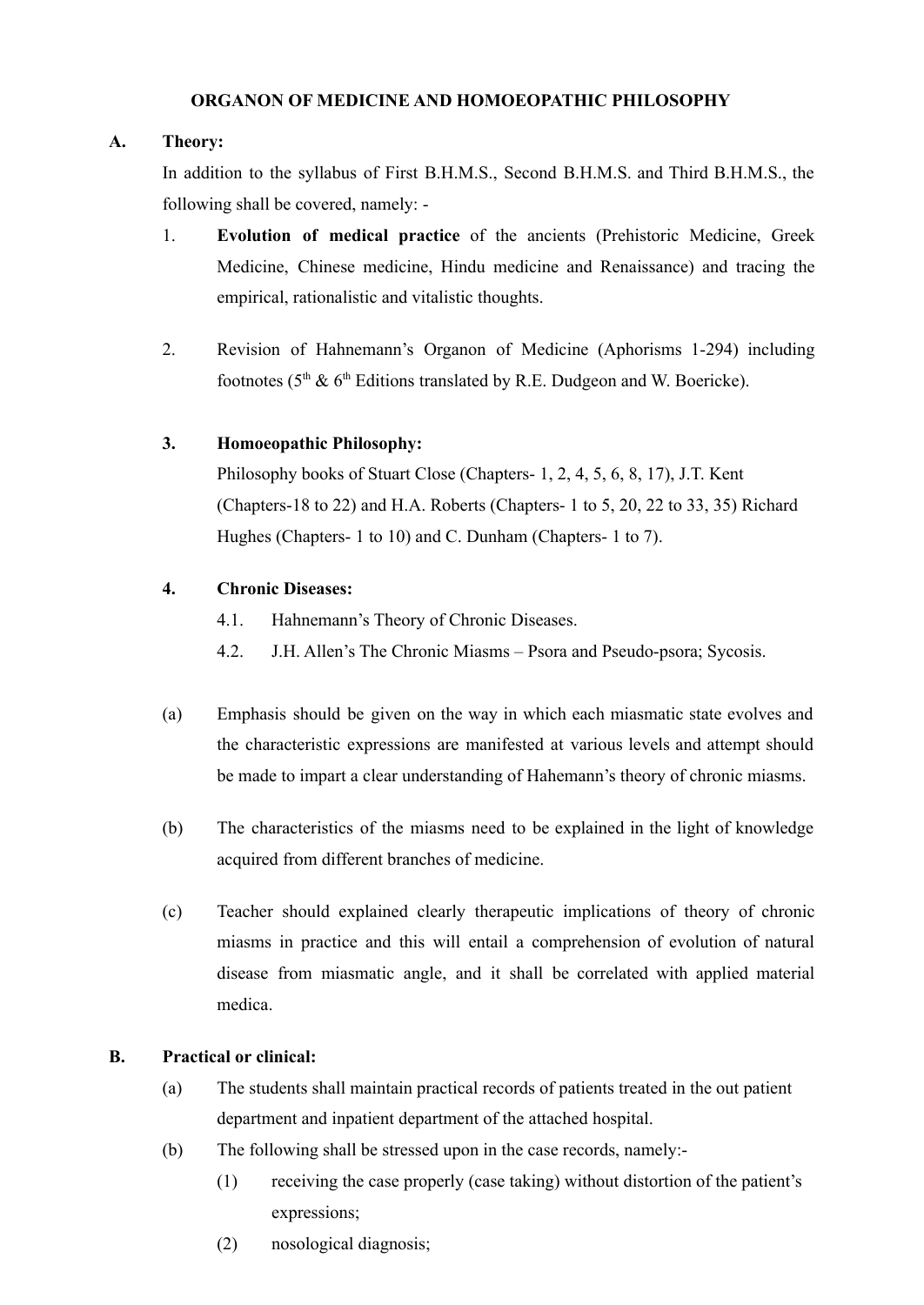- (3) analysis and evaluation of the symptoms, miasmatic diagnosis and portraying the totality of symptoms;
- (4) Individualization of the case for determination of the similimum, prognosis, general management including diet and necessary restrictions on mode of life of the individual patients;
- (5) state of susceptibility to formulate comprehensive plan of treatment;
- (6) order of evaluation of the characteristic features of the case would become stepping stone for the repertorial totality;
- (7) remedy selection and posology;
- (8) second prescription.
- **Note:** (1) Each student has to maintain records of twenty thoroughly worked out cases (ten chronic and ten acute cases).
	- (2) Each student shall present at least one case in the departmental symposium or seminar.

#### **C. Examination:**

## **1. Theory:**

- 1.1 Number of papers- 02
- 1.2 Marks: Paper I: 100, Paper II: 100
- 1.3 Distribution of marks: Paper I: Aphorisms 1-145: - 30 marks Aphorisms 146-294: - 70 marks Paper II: Chronic diseases - 50 marks Homoeopathic philosophy- 50 marks

|    |                        | Total                                                                                               |          |
|----|------------------------|-----------------------------------------------------------------------------------------------------|----------|
|    |                        | 2.2.4. Viva voice (oral                                                                             | 50       |
|    |                        | 2.2.2. One short case with communication skills<br>2.2.3. Practical records, case, records, journal | 15<br>10 |
|    |                        | 2.2.1. One long case                                                                                | 25       |
| 22 | Distribution of marks: |                                                                                                     |          |
| 21 | Marks: $100$           |                                                                                                     |          |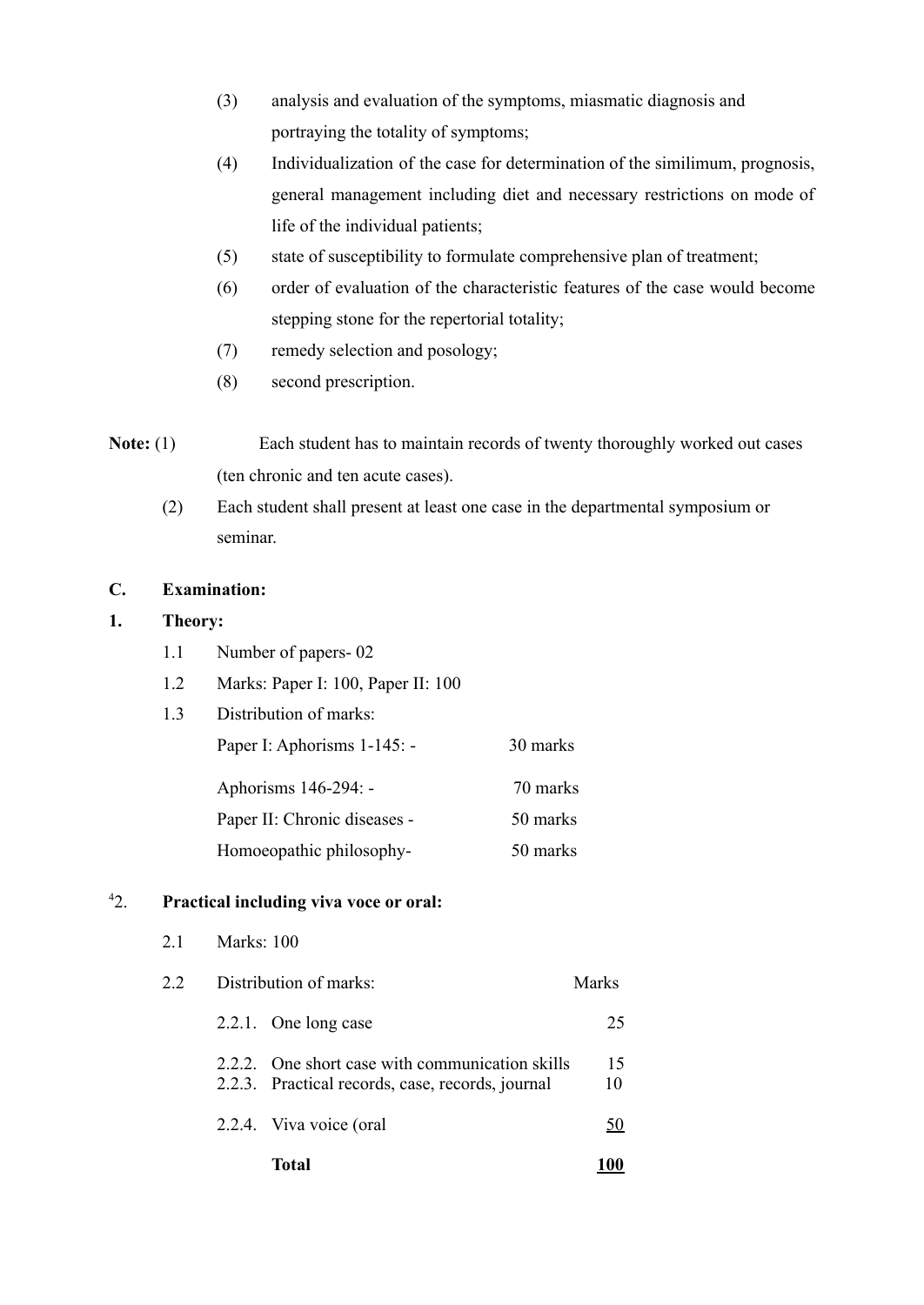#### **HOMOEOPATHIC MATERIA MEDICA**

In addition to the syllabus of First, Second and Third BHMS including the medicines taught as per the Appendices I and II, the following additional topics and medicines are included in the syllabus for the Fourth BHMS examination.

- A. General topics of Homoeopathic medica Sarcodes definition and general indications.
- B. Medicines indicated in Appendix-III shall be taught in relation to the medicines of Appendices-I and II for comparison wherever required.

| $\mathbf{1}$   | Abies Canadensis      | 70              | Jonosia asoca                           |
|----------------|-----------------------|-----------------|-----------------------------------------|
| $\overline{2}$ | Abies nigra           | 71              | Justicia adhatoda                       |
| $\overline{3}$ | Carbo animals         | $\overline{72}$ | Ocimum sanctum                          |
| $\overline{4}$ | Carbolic acid         | 73              | Syzigium jambolanum                     |
| $\overline{5}$ | Cundurango            | 74              | Ratanhia peruviana                      |
| 6              | Fluoricum acidum      | $\overline{75}$ | Collinsonia Canadensis                  |
| $\overline{7}$ | Hydrastis canadensis  | 76              | Antimonium arsenticosum                 |
| 8              | Raphanus sativus      | 77              | Sticta pulmonaria                       |
| 9              | Magnesia carbonica    | 79              | Asterias rubens                         |
| 10             | Magnesia muriatica    | 80              | Iodium                                  |
| 11             | Anthracinum           | 81              | Thyroidinum                             |
| 12             | Bacillinum            | 82              | Argentum metallicum                     |
| 13             | Lac caninum           | 83              | Cuprum metallicum                       |
| 14             | Lac defloratum        | 84              | Plumbum metallicum                      |
| 15             | Lyssin                | 85              | Zincum metallicum                       |
| 16             | Medorrhinum           | 86              | Adonis vernalis                         |
| 17             | Psorinum              | 87              | Kalmia latifolia                        |
| 18             | Pyrogenium            | 88              | Physostigma venenosum                   |
| 19             | Vaccininum            | 89              | Mercurius corrosivus                    |
| 20             | Variolinum            | 90              | Mercurius cyanatus                      |
| 21             | Hydrocotyle asiatica  | 91              | Mercurius dulcis                        |
| 22             | Mezereum              | 92              | $\overline{\text{Mercurius}}$ solubilis |
| 23             | Radium bromatum       | 93              | Mercurius sulphuricus                   |
| 24             | Urtica urens          | 94              | Causticum                               |
| 25             | Vinca minor           | 95              | Bacillus No.7                           |
| 26             | Abrotanum             | 96              | Dysentery co                            |
| 27             | Rheum palmatum        | 97              | Gaertner                                |
| 28             | Sanicula aqua         | 98              | Morgan pure                             |
| 29             | Acalypha indica       | 99              | Morgan gaertner                         |
| 30             | Corallium rubrum      | 100             | Proteus bacillus                        |
| 31             | Lobelia inflata       | 101             | Sycotic bacillus                        |
| 32             | Mephitis putorius     |                 |                                         |
| 33             | Rumex crispus         | 102             | Aesculus hippocastanum                  |
| 34             | Sabadilla officinalis | 103             | Adrenalinum                             |
| 35             | Sambucus nigra        | 104             | Artemesia vulgaris                      |
| 36             | Squilla maritima      | 105             | Avena sativa                            |
| 37             | Baryta muriatica      | 106             | Blatta orientalis                       |

#### **APPENDIX-III**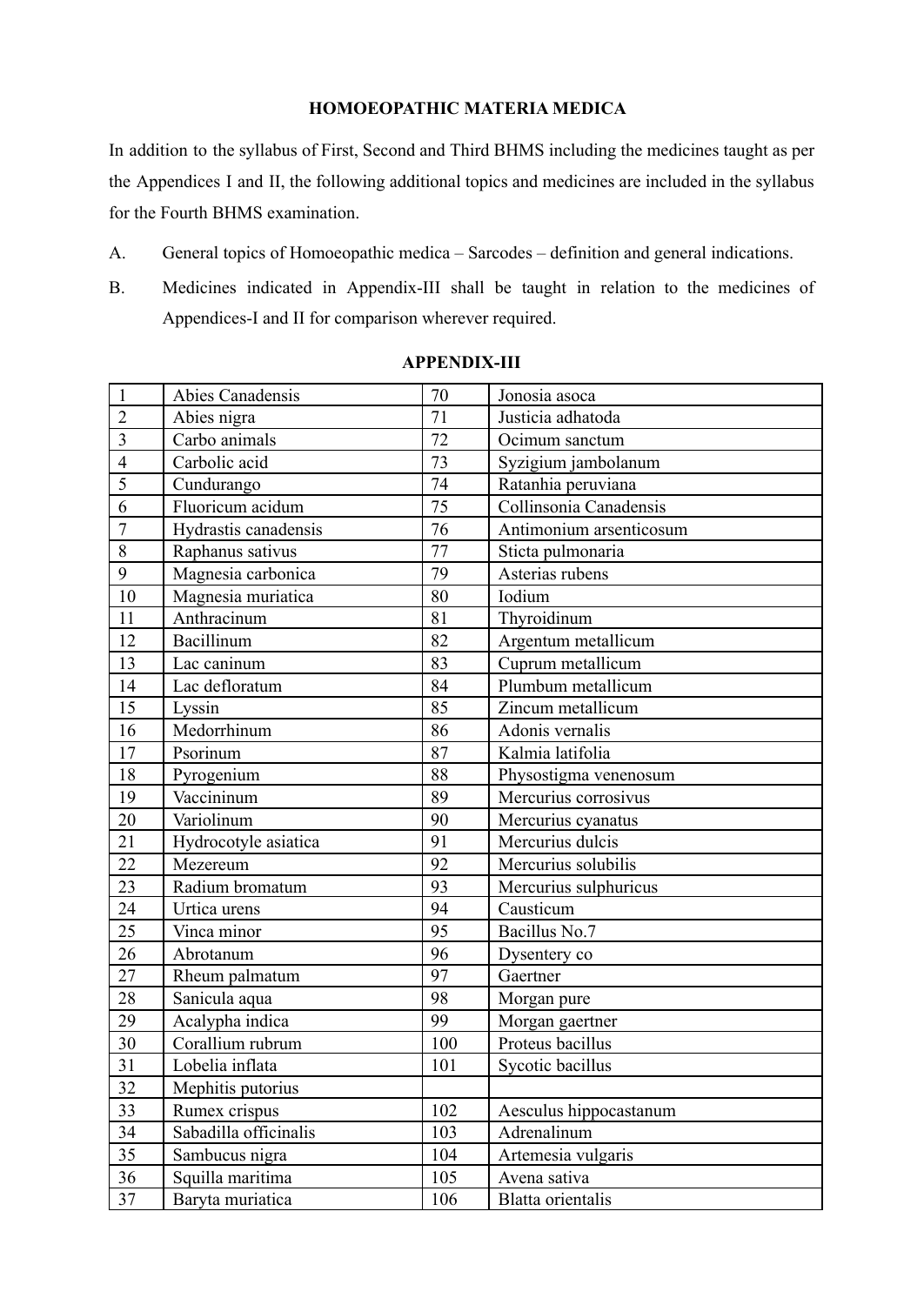| 38              | Cartaegus oxyacantha     | 107 | Carcinosin            |
|-----------------|--------------------------|-----|-----------------------|
| 39              | Lithium carbonicum       | 108 | Carduus marianus      |
| 40              | Rauwolfia serpentina     | 109 | Ceanothus             |
| 41              | Caulophyllum             | 110 | Chininum arsenicosum  |
| 42              | Cocculus indicus         | 111 | Cholesterinum         |
| 43              | Crocus sativus           | 112 | Coca erythroxylon     |
| 44              | Helonias diocia          | 113 | Diphtherinum          |
| 45              | Lillium tigrinum         | 114 | Erigeron Canadensis   |
| 46              | Sabina                   | 115 | Malandrinum           |
| 47              | Trillium pendulum        | 116 | Menyanthes            |
| 48              | Viburnum opulus          | 117 | Onosmodium            |
| 49              | Cicuta virosa            | 118 | Passiflora incarnata  |
| 50              | Ranunculus bulbosus      | 119 | Ustilago maydis       |
| 51              | Rhododendron chrysanthum | 120 | Stannum metallicum    |
| 52              | Clematis erecta          | 121 | Valeriana officinalis |
| 53              | Sabal serrulata          | 122 | $X - ray$             |
| 54              | Sarsaparilla officinalis |     |                       |
| $\overline{55}$ | Coffea cruda             |     |                       |
| 56              | Glonoine                 |     | <b>Group studies</b>  |
| 57              | Melilotus                |     | Baryta group          |
| 58              | Millefolium              |     | Calcarea group        |
| 59              | Sanguinaria Canadensis   |     | Magnesia group        |
| 60              | Spigelia                 |     | Natrun group          |
| 61              | Veratrum viride          |     | Compositae family     |
| 62              | Capsicum                 |     | Ranunculacae family   |
| 63              | Cedron                   |     | Solonacae family      |
| 64              | Eupatorium perfoliatum   |     |                       |
| 65              | Abroma augusta           |     |                       |
| 66              | Calotropis gigantea      |     |                       |
| 67              | Carica papaya            |     |                       |
| 68              | Cassia sophera           |     |                       |
| 69              | Ficus religiosa          |     |                       |

### **C. Practical or clinical:**

Each student shall maintain a journal having record of ten acute and ten chronic case takings.

### **D. Examination:**

### 1. **Theory**:

- 1.1 Number of papers-02
- 2.1 Marks: 200
	- 2.1.1 Paper-I: Topics of First, Second and Third B.H.M.S. 100 Marks
	- 2.1.2 Paper: II: Topics of IV B.H.M.S. 100 Marks

- 2.1. Marks: 200
- 2.2. Distribution of marks: Marks
	- 2.2.1. Case taking and Case
		- processing of one long case 60